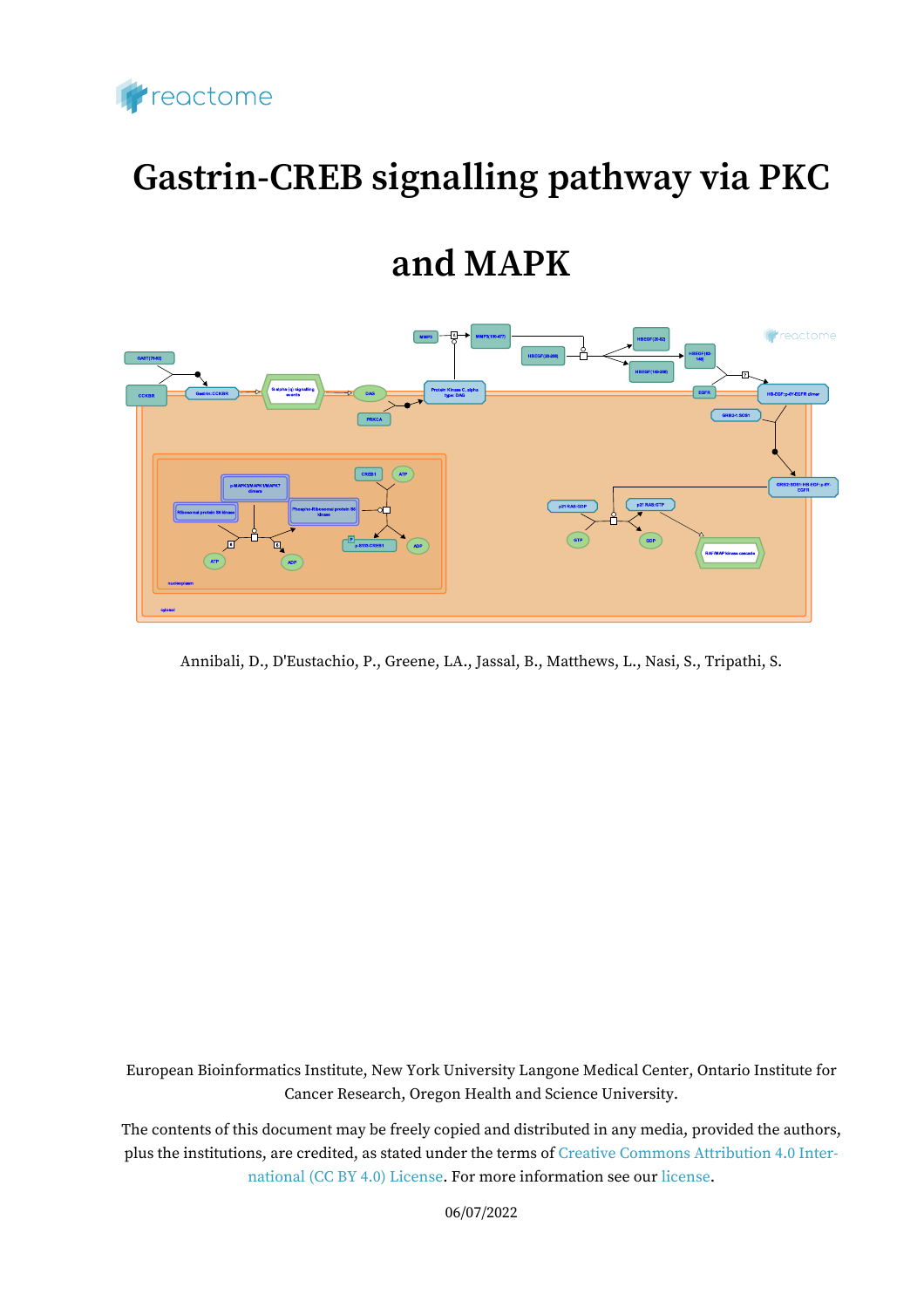# <span id="page-1-0"></span>**Introduction**

Reactome is open-source, open access, manually curated and peer-reviewed pathway database. Pathway annotations are authored by expert biologists, in collaboration with Reactome editorial staff and crossreferenced to many bioinformatics databases. A system of evidence tracking ensures that all assertions are backed up by the primary literature. Reactome is used by clinicians, geneticists, genomics researchers, and molecular biologists to interpret the results of high-throughput experimental studies, by bioinformaticians seeking to develop novel algorithms for mining knowledge from genomic studies, and by systems biologists building predictive models of normal and disease variant pathways.

The development of Reactome is supported by grants from the US National Institutes of Health (P41 HG003751), University of Toronto (CFREF Medicine by Design), European Union (EU STRP, EMI-CD), and the European Molecular Biology Laboratory (EBI Industry program).

## **Literature references**

- Fabregat, A., Sidiropoulos, K., Viteri, G., Forner, O., Marin-Garcia, P., Arnau, V. et al. (2017). Reactome pathway analysis: a high-performance in-memory approach. *BMC bioinformatics, 18*, 142. [↗](http://www.ncbi.nlm.nih.gov/pubmed/28249561)
- Sidiropoulos, K., Viteri, G., Sevilla, C., Jupe, S., Webber, M., Orlic-Milacic, M. et al. (2017). Reactome enhanced pathway visualization. *Bioinformatics, 33*, 3461-3467. [↗](http://www.ncbi.nlm.nih.gov/pubmed/29077811)
- Fabregat, A., Jupe, S., Matthews, L., Sidiropoulos, K., Gillespie, M., Garapati, P. et al. (2018). The Reactome Pathway Knowledgebase. *Nucleic Acids Res, 46*, D649-D655. [↗](http://www.ncbi.nlm.nih.gov/pubmed/29145629)
- Fabregat, A., Korninger, F., Viteri, G., Sidiropoulos, K., Marin-Garcia, P., Ping, P. et al. (2018). Reactome graph database: Efficient access to complex pathway data. *PLoS computational biology, 14*, e1005968. [↗](http://www.ncbi.nlm.nih.gov/pubmed/29377902)

Reactome database release: 81

This document contains 2 pathways and 3 reactions [\(see Table of Contents\)](#page-8-0)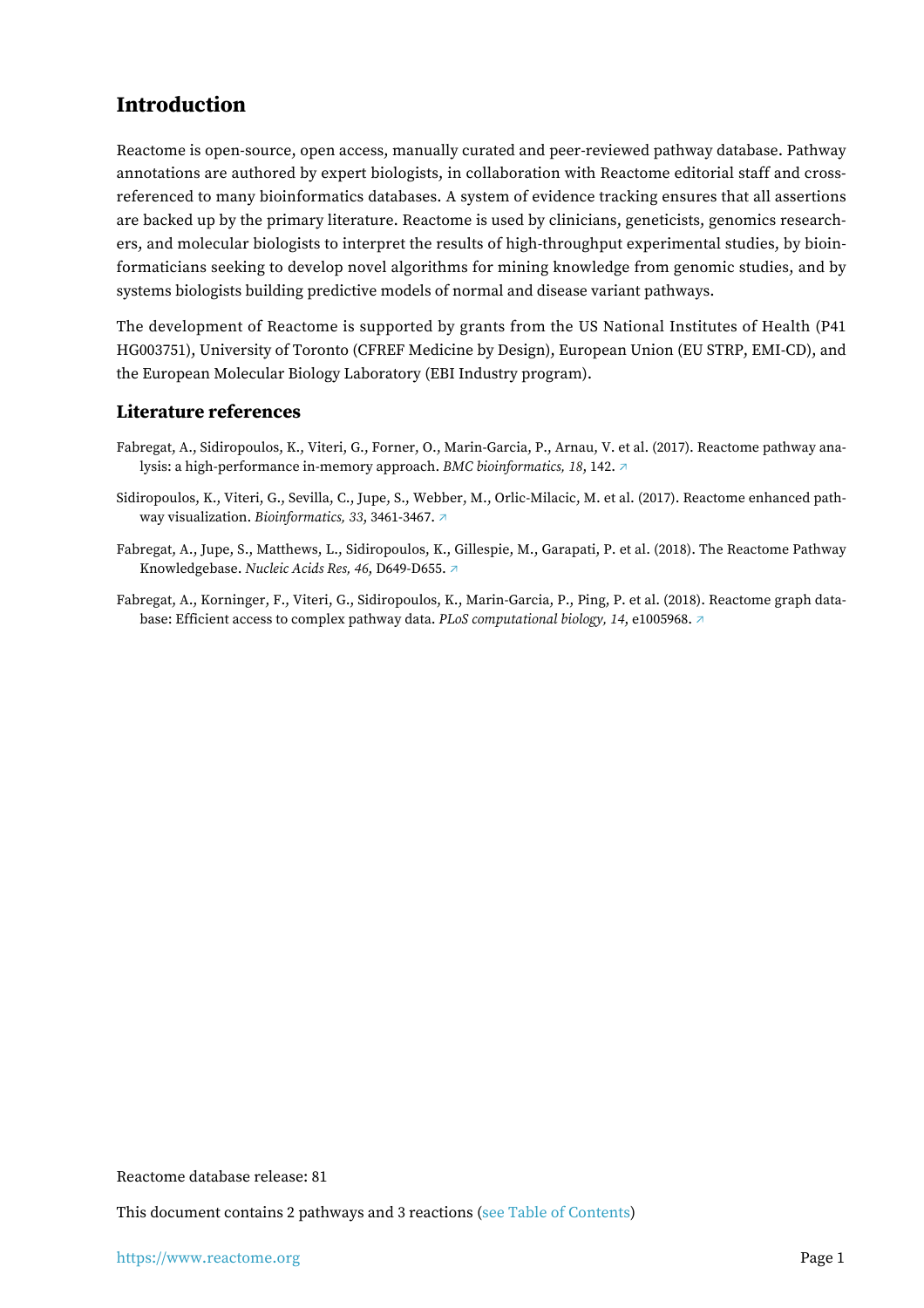# <span id="page-2-0"></span>**Gastrin-CREB signalling pathway via PKC and MAPK [↗](https://www.reactome.org/content/detail/R-HSA-881907)**

#### **Stable identifier:** R-HSA-881907



Gastrin is a hormone whose main function is to stimulate secretion of hydrochloric acid by the gastric mucosa, which results in gastrin formation inhibition. This hormone also acts as a mitogenic factor for gastrointestinal epithelial cells. Gastrin has two biologically active peptide forms, G34 and G17.Gastrin gene expression is upregulated in both a number of pre-malignant conditions and in established cancer through a variety of mechanisms. Depending on the tissue where it is expressed and the level of expression, differential processing of the polypeptide product leads to the production of different biologically active peptides. In turn, acting through the classical gastrin cholecystokinin B receptor CCK-BR, its isoforms and alternative receptors, these peptides trigger signalling pathways which influence the expression of downstream genes that affect cell survival, angiogenesis and invasion (Wank 1995, de Weerth et al. 1999, Grabowska & Watson 2007)

# **Literature references**

Watson, SA., Grabowska, AM. (2007). Role of gastrin peptides in carcinogenesis. *Cancer Lett, 257*, 1-15. [↗](http://www.ncbi.nlm.nih.gov/pubmed/17698287)

Bläker, M., de Weerth, A., von Schrenck, T. (1999). [Receptors for cholecystokinin and gastrin]. *Z Gastroenterol, 37*, 389-401. [↗](http://www.ncbi.nlm.nih.gov/pubmed/10413847)

Wank, SA. (1995). Cholecystokinin receptors. *Am J Physiol, 269*, G628-46. [↗](http://www.ncbi.nlm.nih.gov/pubmed/7491953)

| 2012-04-04 | Authored, Edited | Jassal, B., Tripathi, S. |
|------------|------------------|--------------------------|
| 2012-04-23 | Reviewed         | D'Eustachio, P.          |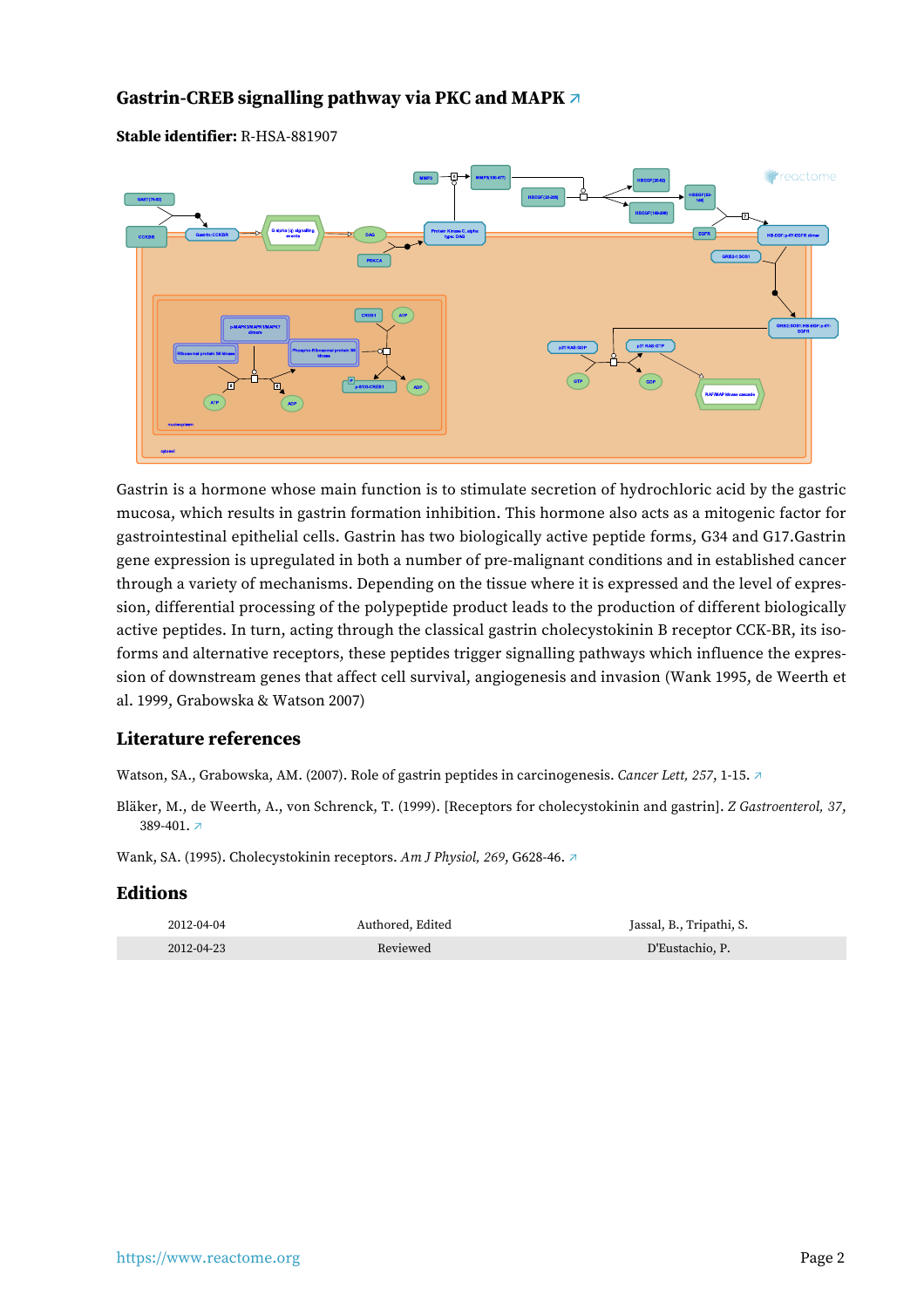# <span id="page-3-0"></span>**Gastrin binds to CCK-B receptor [↗](https://www.reactome.org/content/detail/R-HSA-870269)**

#### **Location:** [Gastrin-CREB signalling pathway via PKC and MAPK](#page-2-0)

#### **Stable identifier:** R-HSA-870269

#### **Type:** binding

**Compartments:** plasma membrane, extracellular region



Gastrin receptors (gastric cholecystokinin B receptor, CCK-BR) mediate acid secretion from parietal cells, release of histamine from enterochromaffin-like (ECL) cells and contraction of smooth muscle (Ito et al. 1993).The hormone gastrin is the central regulator of gastric acid secretion and in addition, plays a prominent role in regulation of growth and differentiation of gastric and colonic mucosa.

## **Literature references**

Chiba, T., Taniguchi, T., Tsukamoto, T., Murayama, T., Matsui, T., Nakata, H. et al. (1993). Functional characterization of a human brain cholecystokinin-B receptor. A trophic effect of cholecystokinin and gastrin. *J Biol Chem, 268*, 18300-5. [↗](http://www.ncbi.nlm.nih.gov/pubmed/8349705)

| 2012-04-04 | Authored. Edited | Jassal, B., Tripathi, S. |
|------------|------------------|--------------------------|
| 2012-04-23 | Reviewed         | D'Eustachio, P.          |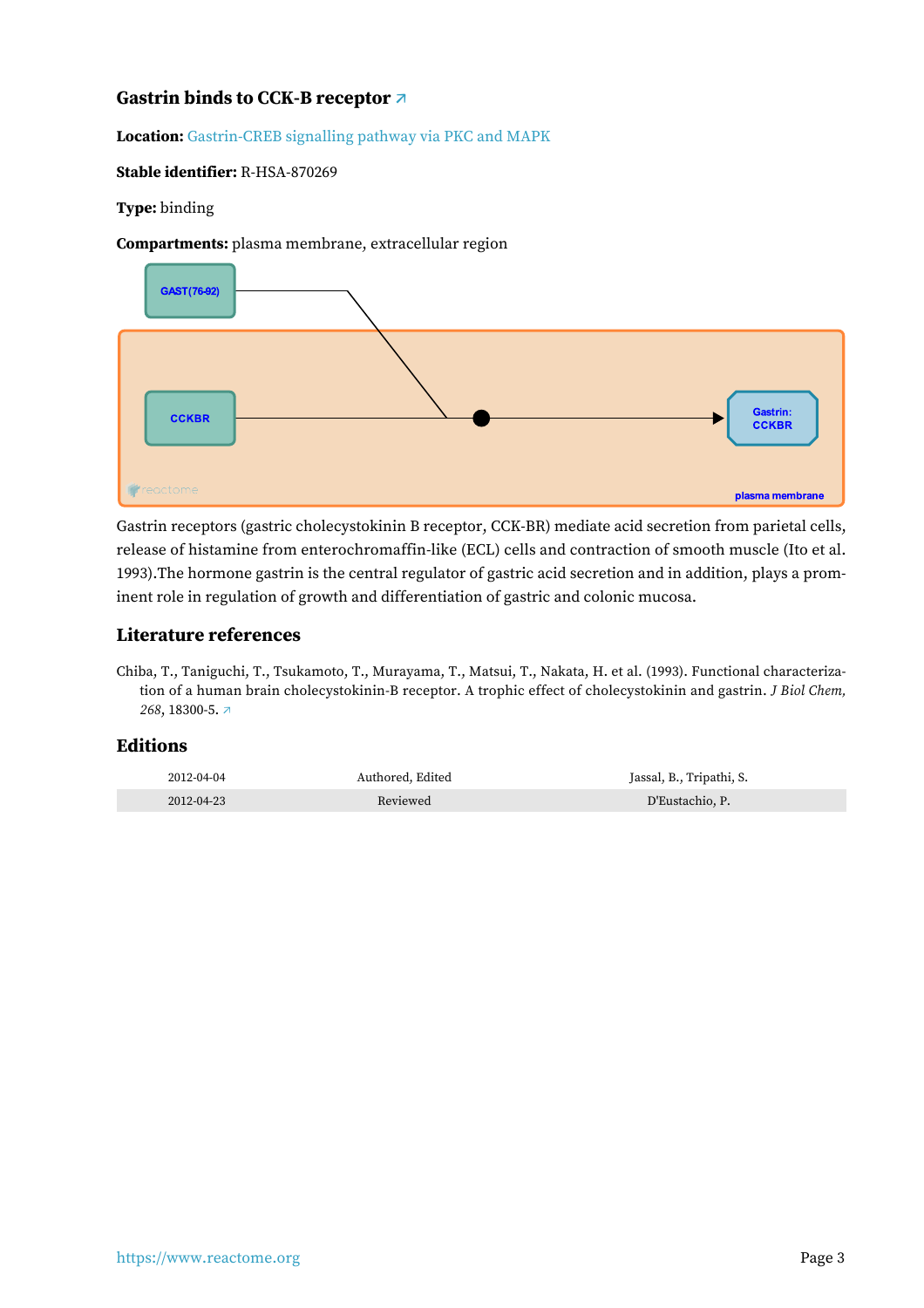# <span id="page-4-0"></span>**EGFR Transactivation by Gastrin [↗](https://www.reactome.org/content/detail/R-HSA-2179392)**

**Location:** [Gastrin-CREB signalling pathway via PKC and MAPK](#page-2-0)

#### **Stable identifier:** R-HSA-2179392



Gastrin, through the action of diacylglycerol produced from downstream G alpha (q) events, transactivates EGFR via a PKC-mediated pathway by activation of MMP3 (Matrix Metalloproteinase 3) which allows formation of mature HBEGF (heparin-binding epidermal growth factor) by cleaving pro-HBEGF. Mature HBEGF is then free to bind the EGFR, resulting in EGFR activation (Dufresne et al. 2006, Liebmann 2011).

#### **Literature references**

Liebmann, C. (2011). EGF receptor activation by GPCRs: an universal pathway reveals different versions. *Mol Cell Endocrinol, 331*, 222-31. [↗](http://www.ncbi.nlm.nih.gov/pubmed/20398727)

Fourmy, D., Dufresne, M., Seva, C. (2006). Cholecystokinin and gastrin receptors. *Physiol Rev, 86*, 805-47. [↗](http://www.ncbi.nlm.nih.gov/pubmed/16816139)

| 2012-04-04 | Authored. Edited | Jassal, B., Tripathi, S. |
|------------|------------------|--------------------------|
| 2012-04-23 | Reviewed         | D'Eustachio, P.          |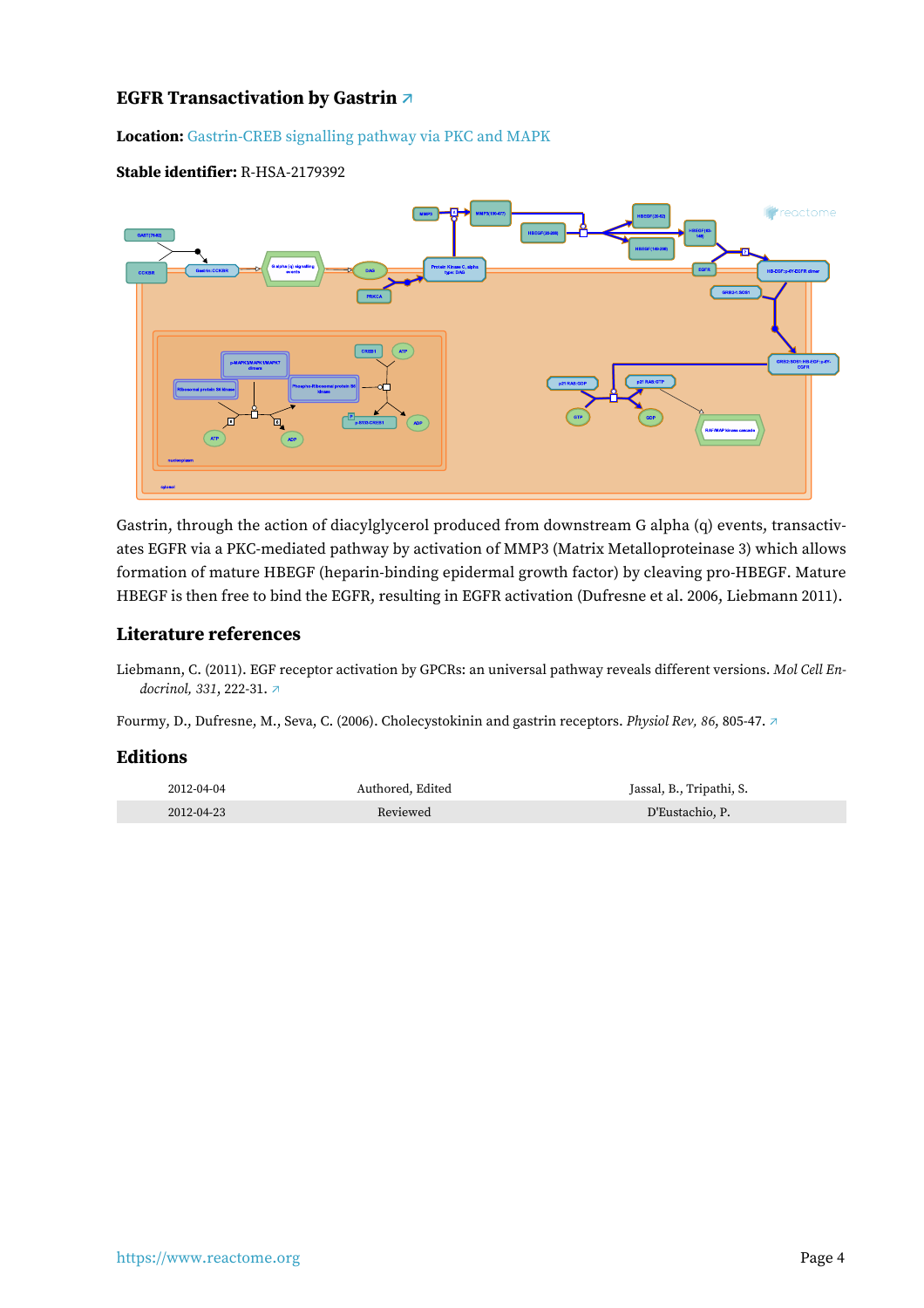# <span id="page-5-0"></span>**ERK1/2/5 activate RSK1/2/3 [↗](https://www.reactome.org/content/detail/R-HSA-198746)**

**Location:** [Gastrin-CREB signalling pathway via PKC and MAPK](#page-2-0)

#### **Stable identifier:** R-HSA-198746

#### **Type:** transition

#### **Compartments:** nucleoplasm



The p90 ribosomal S6 kinases (RSK1-4) comprise a family of serine/threonine kinases that lie at the terminus of the ERK pathway. RSK family members are unusual among serine/threonine kinases in that they contain two distinct kinase domains, both of which are catalytically functional . The C-terminal kinase domain is believed to be involved in autophosphorylation, a critical step in RSK activation, whereas the N-terminal kinase domain, which is homologous to members of the AGC superfamily of kinases, is responsible for the phosphorylation of all known exogenous substrates of RSK.

RSKs can be activated by the ERKs (ERK1, 2, 5) in the cytoplasm as well as in the nucleus, they both have cytoplasmic and nuclear substrates, and they are able to move from nucleus to cytoplasm. Efficient RSK activation by ERKs requires its interaction through a docking site located near the RSK C terminus. The mechanism of RSK activation has been studied mainly with regard to ERK1 and ERK2. RSK activation leads to the phosphorylation of four essential residues Ser239, Ser381, Ser398, and Thr590, and two additional sites, Thr377 and Ser749 (the amino acid numbering refers to RSK1). ERK is thought to play at least two roles in RSK1 activation. First, activated ERK phosphorylates RSK1 on Thr590, and possibly on Thr377 and Ser381, and second, ERK brings RSK1 into close proximity to membrane-associated kinases that may phosphorylate RSK1 on Ser381 and Ser398.

Moreover, RSKs and ERK1/2 form a complex that transiently dissociates upon growth factor signalling. Complex dissociation requires phosphorylation of RSK1 serine 749, a growth factor regulated phosphorylation site located near the ERK docking site. Serine 749 is phosphorylated by the N-terminal kinase domain of RSK1 itself. ERK1/2 docking to RSK2 and RSK3 is also regulated in a similar way. The length of RSK activation following growth factor stimulation depends on the duration of the RSK/ERK complex, which, in turn, differs among the different RSK isoforms. RSK1 and RSK2 readily dissociate from ERK1/2 following growth factor stimulation stimulation, but RSK3 remains associated with active ERK1/2 longer, and also remains active longer than RSK1 and RSK2.

**Followed by:** [RSK1/2/3 phosphorylates CREB at Serine 133](#page-7-0)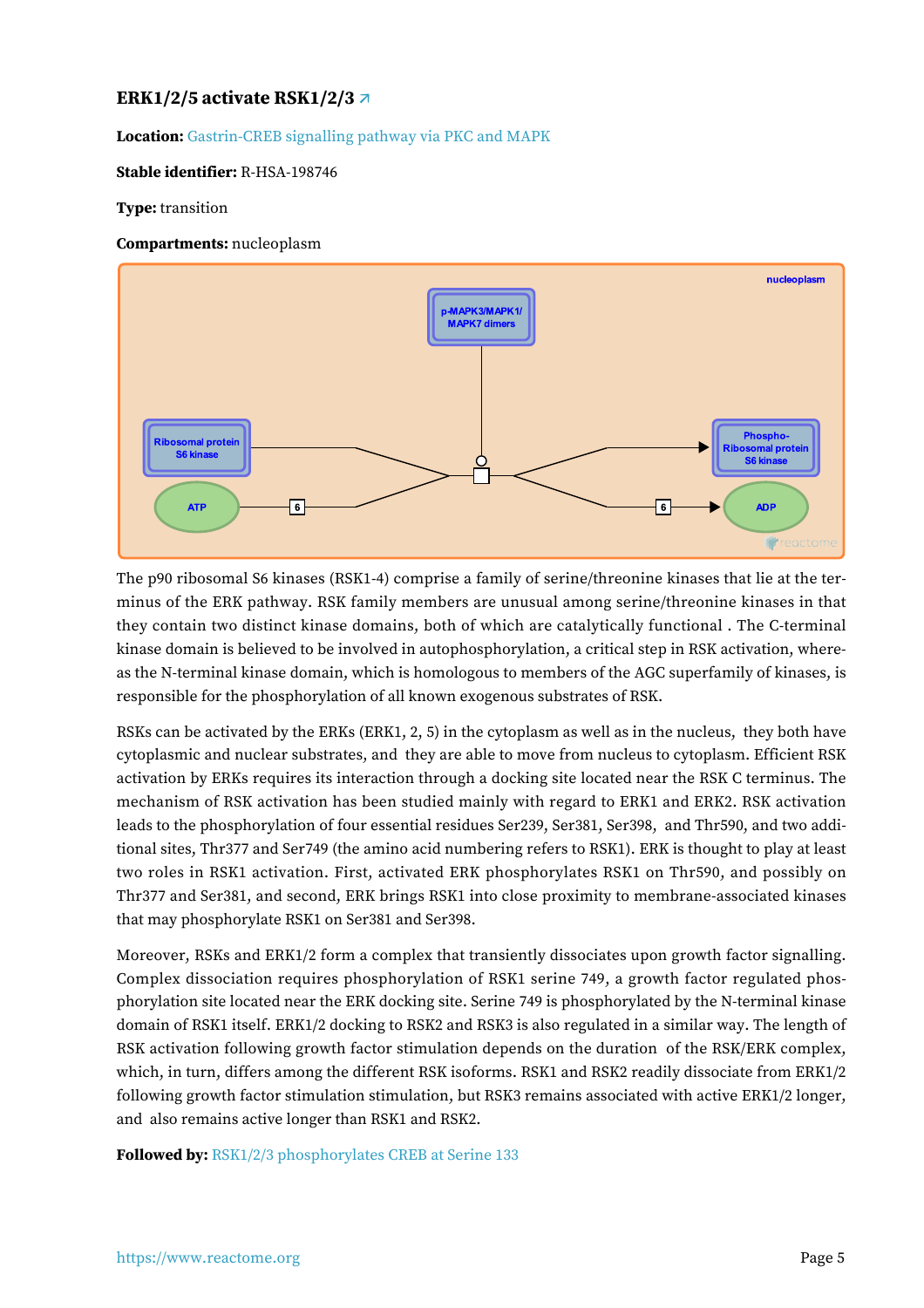# **Literature references**

- Blenis, J., Richards, SA., Roux, PP. (2003). Phosphorylation of p90 ribosomal S6 kinase (RSK) regulates extracellular signal-regulated kinase docking and RSK activity. *Mol Cell Biol, 23*, 4796-804. [↗](http://www.ncbi.nlm.nih.gov/pubmed/12832467)
- Ranganathan, A., Cobb, MH., Sturgill, TW., Pearson, GW., Chrestensen, CA. (2006). The MAP kinase ERK5 binds to and phosphorylates p90 RSK. *Arch Biochem Biophys, 449*, 8-16. [↗](http://www.ncbi.nlm.nih.gov/pubmed/16626623)

| 2006-10-10 | Authored | Annibali, D., Nasi, S.        |
|------------|----------|-------------------------------|
| 2007-11-08 | Reviewed | Greene, LA.                   |
| 2013-07-15 | Edited   | D'Eustachio, P., Matthews, L. |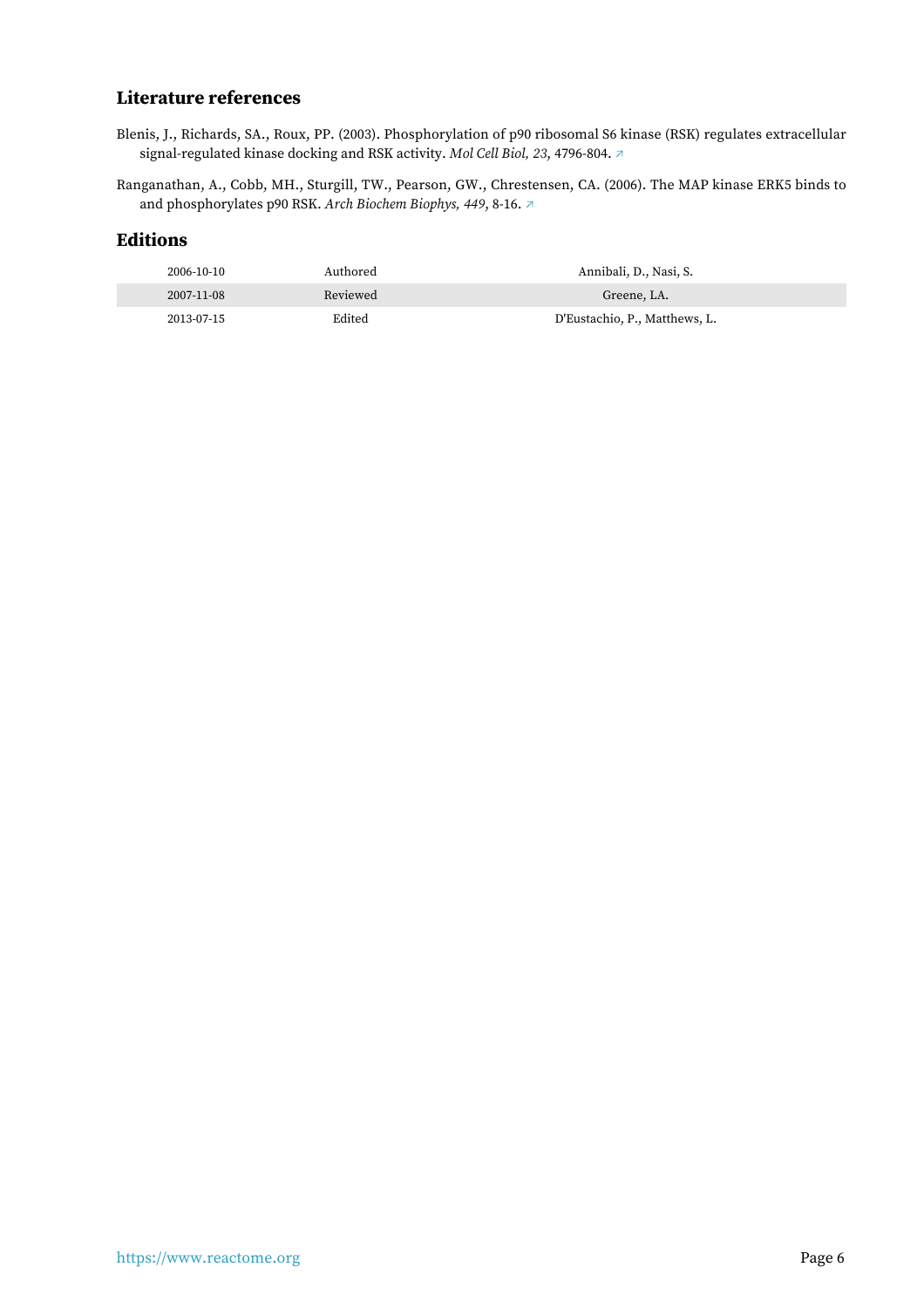# <span id="page-7-0"></span>**RSK1/2/3 phosphorylates CREB at Serine 133 [↗](https://www.reactome.org/content/detail/R-HSA-199895)**

**Location:** [Gastrin-CREB signalling pathway via PKC and MAPK](#page-2-0)

#### **Stable identifier:** R-HSA-199895

**Type:** transition

#### **Compartments:** nucleoplasm



CREB is phosphorylated at Serine 133 by RSK1/2/3.

#### **Preceded by:** [ERK1/2/5 activate RSK1/2/3](#page-5-0)

### **Literature references**

Jacquot, S., Hanauer, A., De Cesare, D., Sassone-Corsi, P. (1998). Rsk-2 activity is necessary for epidermal growth factor-induced phosphorylation of CREB protein and transcription of c-fos gene. *Proc Natl Acad Sci U S A, 95*, 12202-7. [↗](http://www.ncbi.nlm.nih.gov/pubmed/9770464)

| 2006-10-10 | Authored | Annibali, D., Nasi, S. |
|------------|----------|------------------------|
| 2007-11-08 | Reviewed | Greene. LA.            |